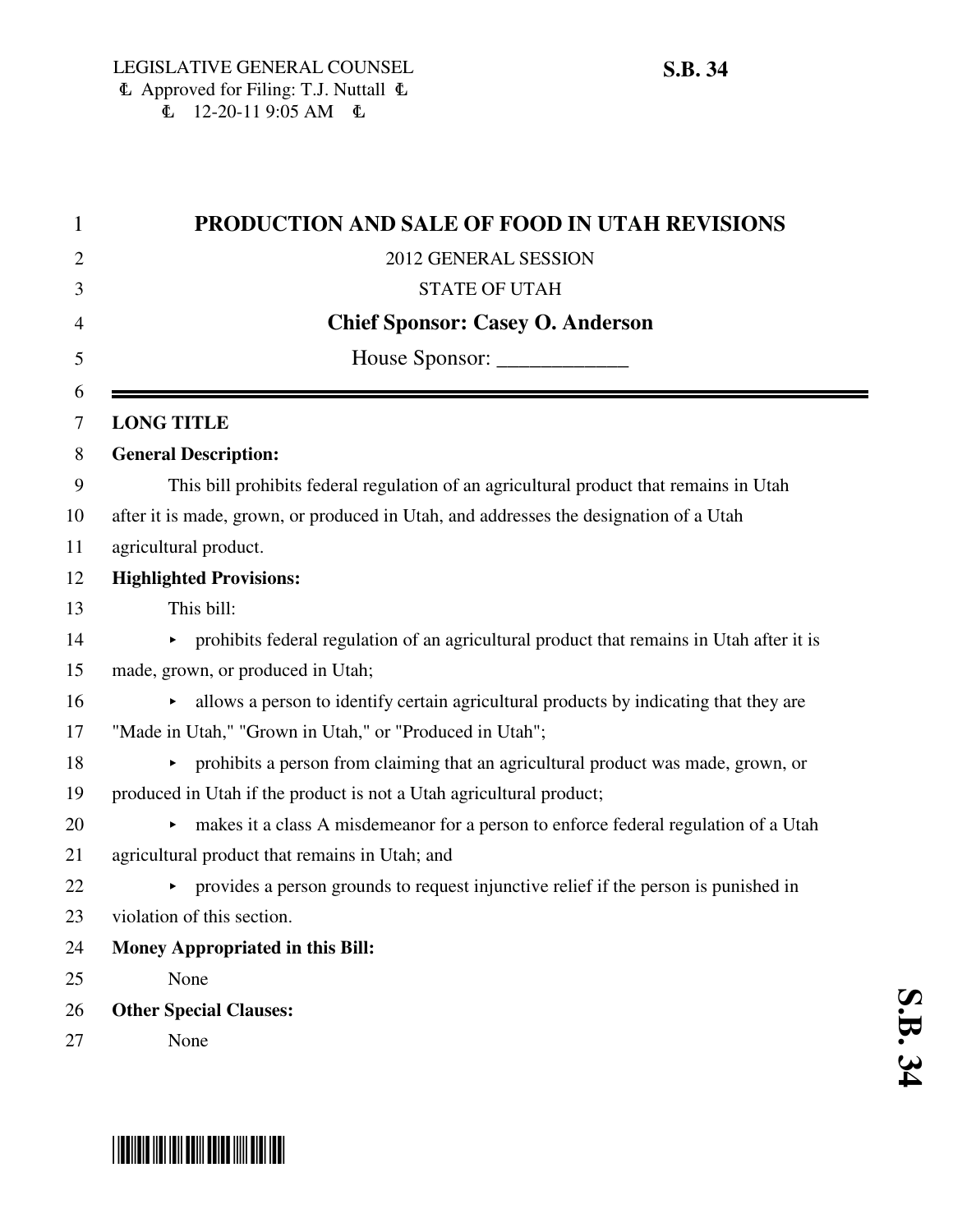| <b>Utah Code Sections Affected:</b> |                                                                                                    |  |
|-------------------------------------|----------------------------------------------------------------------------------------------------|--|
|                                     | <b>ENACTS:</b>                                                                                     |  |
|                                     | 4-8-5.5, Utah Code Annotated 1953                                                                  |  |
|                                     | Be it enacted by the Legislature of the state of Utah:                                             |  |
|                                     | Section 1. Section 4-8-5.5 is enacted to read:                                                     |  |
|                                     | 4-8-5.5. Intrastate agricultural product regulation.                                               |  |
|                                     | $(1)$ As used in this section:                                                                     |  |
|                                     | (a) "Utah agricultural product" means an agricultural product that is entirely:                    |  |
|                                     | (i) made in Utah;                                                                                  |  |
|                                     | (ii) grown in Utah; or                                                                             |  |
|                                     | (iii) produced in Utah.                                                                            |  |
|                                     | (b) "Utah agricultural product" includes an agricultural product that is made, grown, or           |  |
|                                     | produced with a basic or generic material that is acquired from outside of Utah, if the basic or   |  |
|                                     | generic material constitutes an insignificant part or portion of the final agricultural product.   |  |
|                                     | (c) "Utah agricultural product" does not include:                                                  |  |
|                                     | (i) an agricultural product imported into Utah; or                                                 |  |
|                                     | (ii) an agricultural product whose production is directly aided by a federal subsidy.              |  |
|                                     | (2) A Utah agricultural product that remains in Utah is not subject to regulation by the           |  |
|                                     | federal government.                                                                                |  |
|                                     | (3) A person may identify a Utah agricultural product by indicating that it is "Made in            |  |
|                                     | Utah," "Grown in Utah," or "Produced in Utah" on:                                                  |  |
|                                     | (a) a label affixed to the product;                                                                |  |
|                                     | (b) the packaging, if the product is contained within a package;                                   |  |
|                                     | (c) a receipt; or                                                                                  |  |
|                                     | (d) nearby signage advertising the sale of the product.                                            |  |
|                                     | (4) A person may not, on labeling, on packaging, on a receipt, or in advertising, claim            |  |
|                                     | that an agricultural product was made in Utah, grown in Utah, or produced in Utah, if that         |  |
|                                     | agricultural product is not a Utah agricultural product.                                           |  |
|                                     | (5) (a) An officer, employee, or agent of Utah or an officer, employee, or agent of any            |  |
|                                     | of Utah's political subdivisions who enforces federal law in violation of Subsection (2) is guilty |  |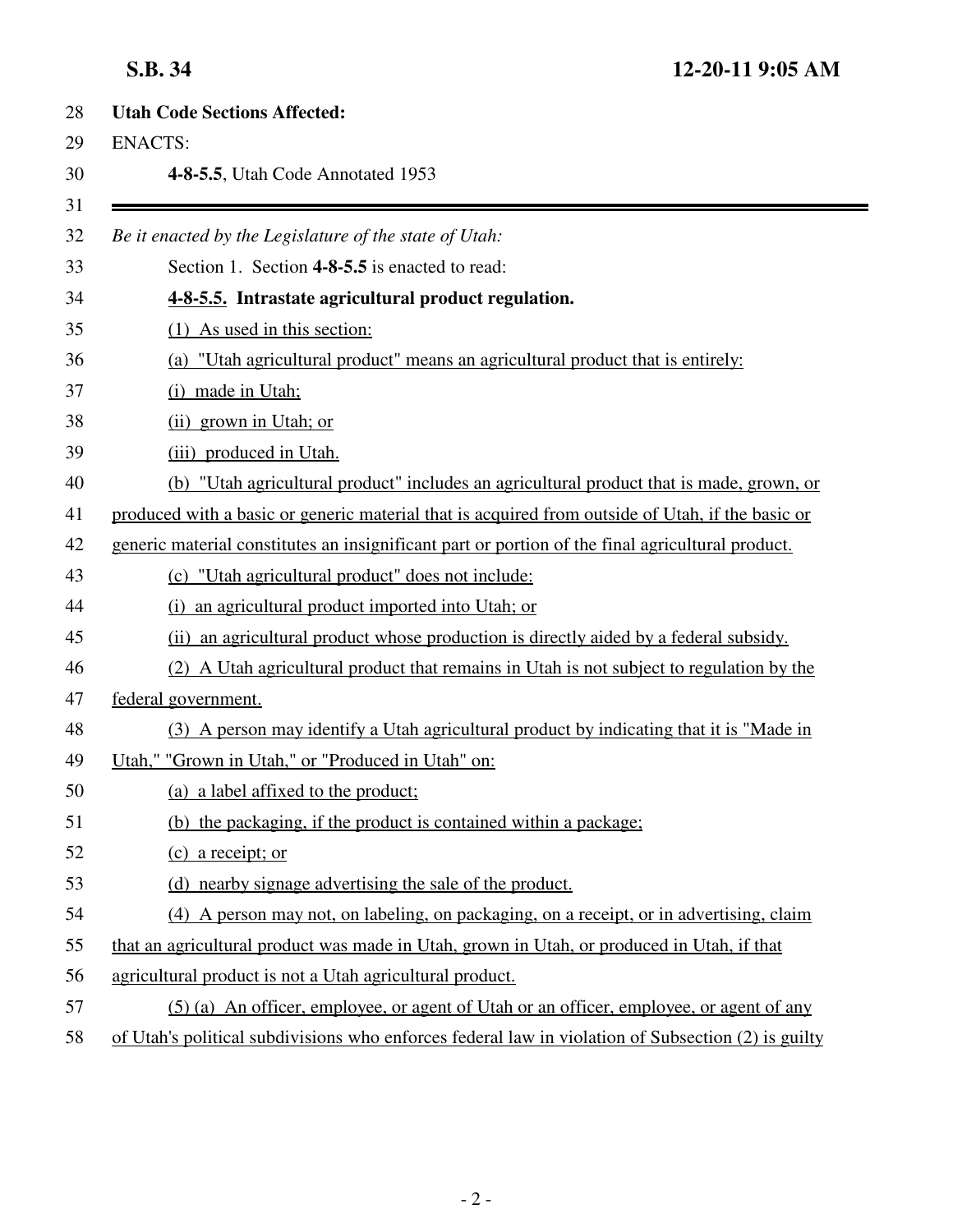## **12-20-11 9:05 AM S.B. 34**

| 59 | of a class A misdemeanor.                                                                          |
|----|----------------------------------------------------------------------------------------------------|
| 60 | (b) A person may bring an action for injunctive relief in district court if the person             |
| 61 | receives a citation, fine, mandate, punishment, or threat of punishment for failure to comply      |
| 62 | with or enforce federal regulation of a Utah agricultural product that is prohibited by this       |
| 63 | section.                                                                                           |
| 64 | (c) A Utah district court shall enforce the provisions of this section, including, as              |
| 65 | necessary and appropriate, issuing a restraining order or a writ, or taking other judicial action. |
| 66 | (d) The governor shall enforce the provisions of this section.                                     |
| 67 | A court may not require a Utah resident to pay a bond to participate in any portion<br>(e)         |
| 68 | of a civil proceeding that relates to this section.                                                |

## **Legislative Review Note as of 12-19-11 6:31 AM**

As required by legislative rule and practice, the Office of Legislative Research and General Counsel provides the following legislative review note to assist the Legislature in making its own determination as to the constitutionality of the bill. The note is based on an analysis of relevant state and federal constitutional law as applied to the bill. The note is not written for the purpose of influencing whether the bill should become law, but is written to provide information relevant to legislators' consideration of this bill. The note is not a substitute for the judgment of the judiciary, which has authority to determine the constitutionality of a law in the context of a specific case.

This bill provides that agricultural products that remain in Utah after being made, grown, or produced in Utah are not subject to federal regulation. Additionally, this bill provides that if an officer, employee, or agent of Utah or of any of Utah's political subdivisions enforces federal regulation of a Utah agricultural product that remains in Utah, the officer, employee or agent is guilty of a class A misdemeanor. Finally, the bill provides that Utah's district courts and the governor must enforce its provisions.

As drafted, these provisions raise issues relating to the Supremacy Clause, contained in Article VI, Section 2 of the United States Constitution ("This Constitution, and the Laws of the United States . . . shall be the supreme Law of the Land; and the Judges in every State shall be bound thereby, any Thing in the Constitution or Laws of any State to the Contrary notwithstanding."). The United States Supreme Court has "long recognized that state laws that conflict with federal law are 'without effect,'" *Altria Group, Inc. v. Good*, 555 U.S. 70, 76 (2008), quoting *Maryland v. Louisiana*, 451 U.S. 725, 746 (1981), and has further held that an individual cannot be guilty of a state crime if the individual was acting necessarily and properly under the authority of the laws of the United States. *Cunningham v. Neagle*, 135 U.S. 1, 75 (1890).